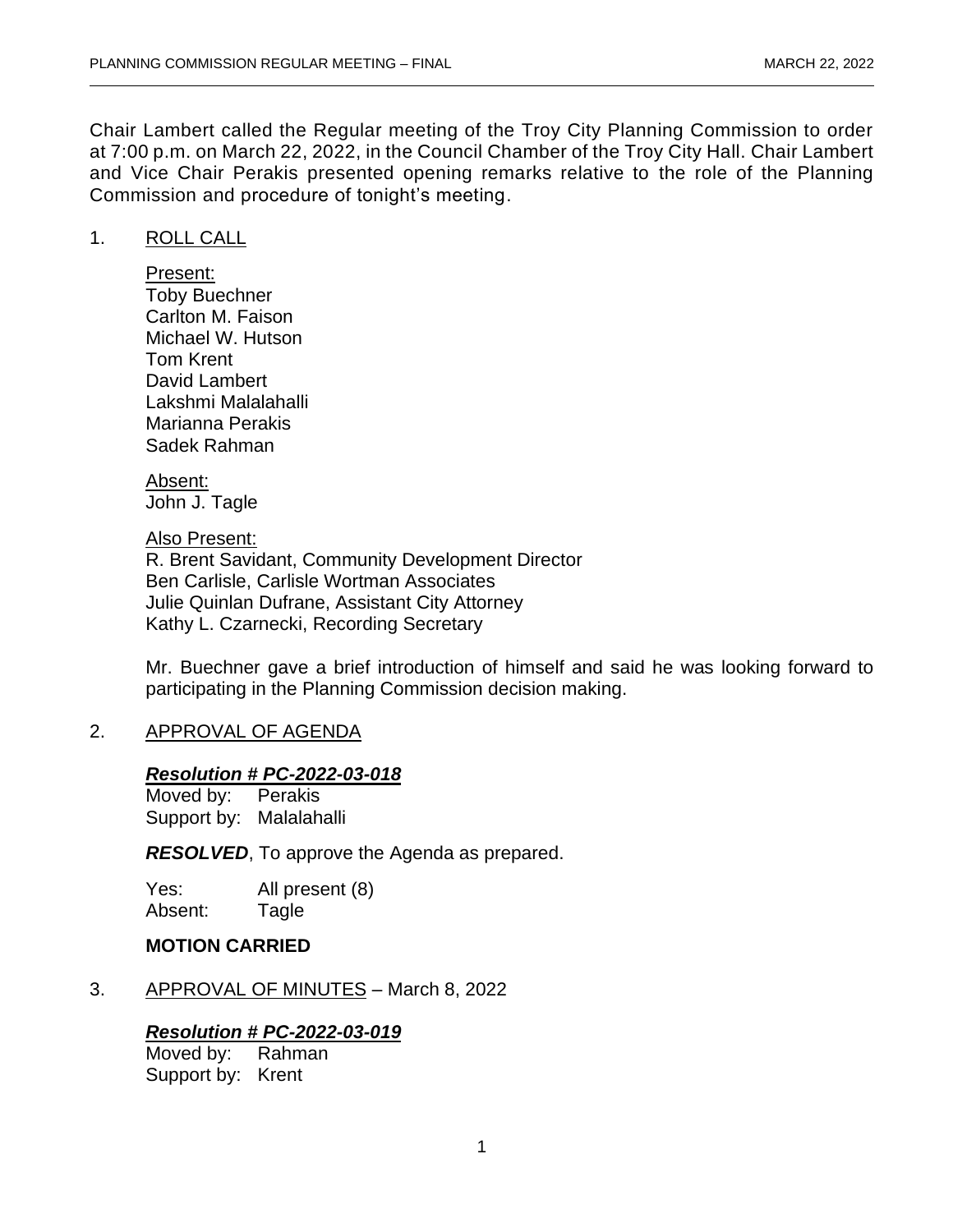*RESOLVED*, To approve the minutes of the March 8, 2022 Regular meeting as submitted.

Yes: All present (8) Absent: Tagle

## **MOTION CARRIED**

4. PUBLIC COMMENT – For Items Not on the Agenda

There was no one present who wished to speak.

## **PLANNED UNIT DEVELOPMENT**

5. POTENTIAL PLANNED UNIT DEVELOPMENT (PUD) APPLICATION – Concept Plan Discussion, East side of Stephenson Highway, North of Fourteen Mile (750 Stephenson), Section 35, Currently Zoned RC (Research Center) District

Mr. Carlisle reviewed the proposed site improvements of the PUD (Planned Unit Development) concept plan for 750 Stephenson. He addressed the current zoning as relates to the proposed uses, the Smart Zone Master Plan designation, Standards of the PUD option and displayed renderings provided by the applicant. Mr. Carlisle said the applicant has not identified potential users at this time and is seeking Planning Commission feedback on the concept plan.

Mr. Savidant provided an explanation of the intent of the RC zoning district. He said the district has a campus-like design with open space. He noted that recently businesses and property owners are looking to incorporate amenities such as restaurants and shopping. Mr. Savidant identified the range of uses in the RC zoning district. He shared with the Board that a PUD application is a negotiated process, and their input would be of great value to the applicant.

Present were Joe Latozas and Mike Pizzola of Designhaus Architecture and Steven Kalabat of REalta Group.

Mr. Latozas reported a market study revealed a need for climate-controlled storage units for use by corporate office and commercial users. He said their intent is to continue with the campus-like design, reduce asphalt and incorporate green space, add landscaping, and create connectivity for users within the project. He addressed shared parking among the various users. Mr. Latozas said at this time they do not know what improvements, if any, might be made to the existing 7-story office building.

Mr. Kalabat said the existing 7-story office building has been vacant for the past 2.5 years. He expressed confidence in the market study findings that climate-controlled storage units and warehousing are in demand. Mr. Kalabat said their intent is to make a cohesive project and accommodate the architectural design of users.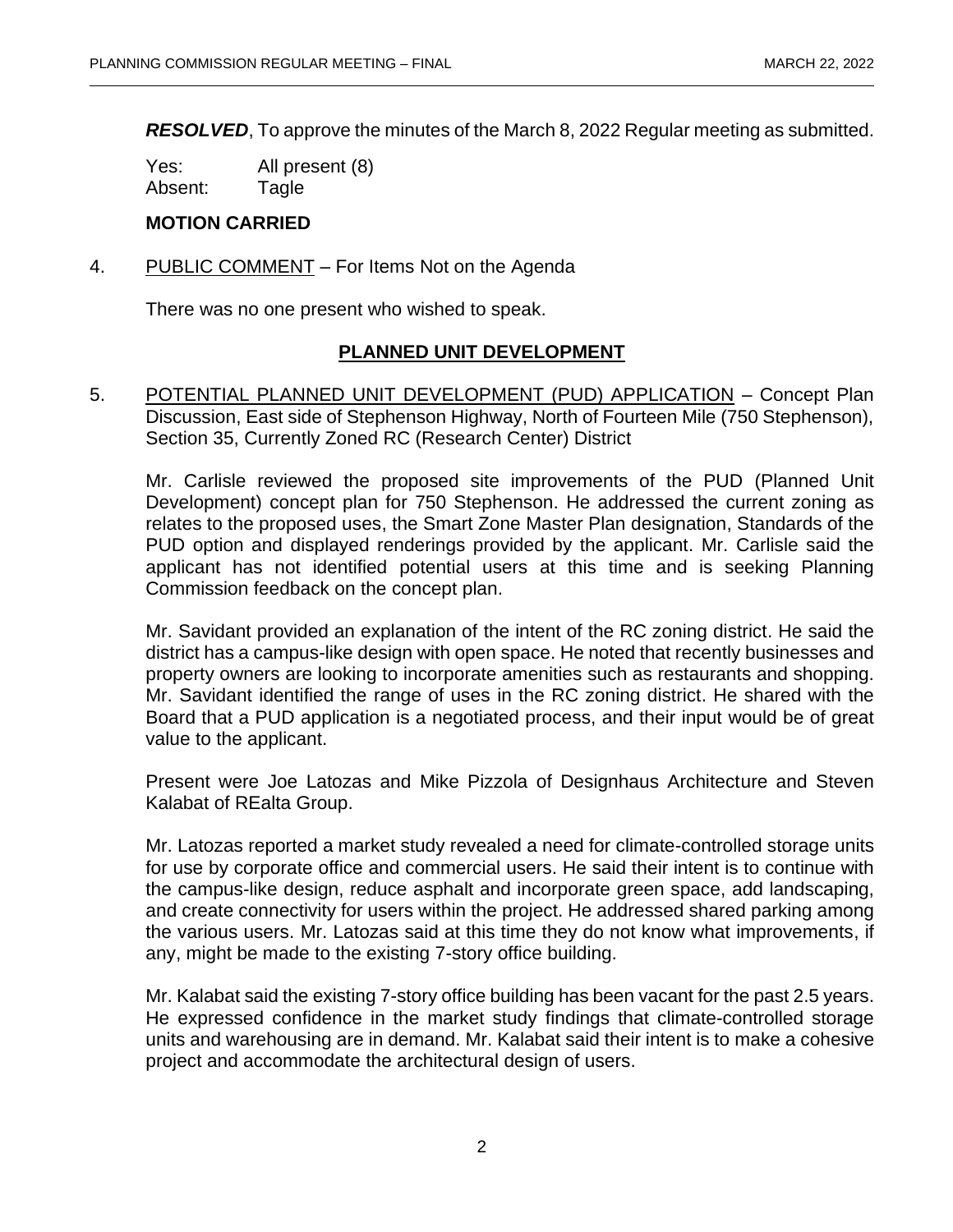There was discussion on:

- Shared parking and access.
- Cohesiveness of project; consistency in building materials, colors.
- Connectivity within project; provide public pathways.
- Market study results.
	- o Consideration of alternative options; residential, hotel.
- Flexibility in PUD agreement; option to revert to office use if market indicative.
- Taproom/brewery.
	- o Location and visibility in relationship to I-75 Interchange.
	- o Consideration to locate inside office building.
	- o Brewery equipment on site.
- Architectural design.
	- o Maintain bones of office building.
	- o Keep integrity of RC zoning, office building.
	- o Characteristics of storage facility as relates to color, logos, etc.
- Shared (mobile) office space in existing office building.
- Application options discussed with applicant; PUD, Text Amendment, Conditional Rezoning.

Mr. Savidant addressed the approval process of a PUD application.

# **OTHER ITEMS**

# 6. APPLICATION TO DE-LIST 54 E. SQUARE LAKE

Mr. Savidant reviewed the procedure to remove a historic designation of a property. He stated the City has no file on record for the property located at 54 E. Square Lake and reported an outside source was contracted to prepare a Preliminary Report which was reviewed by the Historic District Study Committee (HDSC) at their October 5, 2021 meeting. Mr. Savidant read findings of the report and advised the Board that a deed research could not be accomplished because the Register of Deeds office is closed due to the pandemic. He stated the applicant affirms the request to de-list is to allow flexibility for renovating the property and there is no intent to demolish the building.

Mr. Savidant advised the Board its options are to recommend or deny the de-listing request or to take no action.

Discussion followed. Some of the comments related to:

- Reasons one might want to remove a historic designation.
- Current zoning designation of the property (Neighborhood Node).
- Improbability to obtain deed research.
- Approval process for exterior renovations; interior renovations are permitted.
- Exterior of home; modern look with vinyl siding and windows.
- Proximity of home to right-of-way; concerns with safety, minimal front yard, parking.